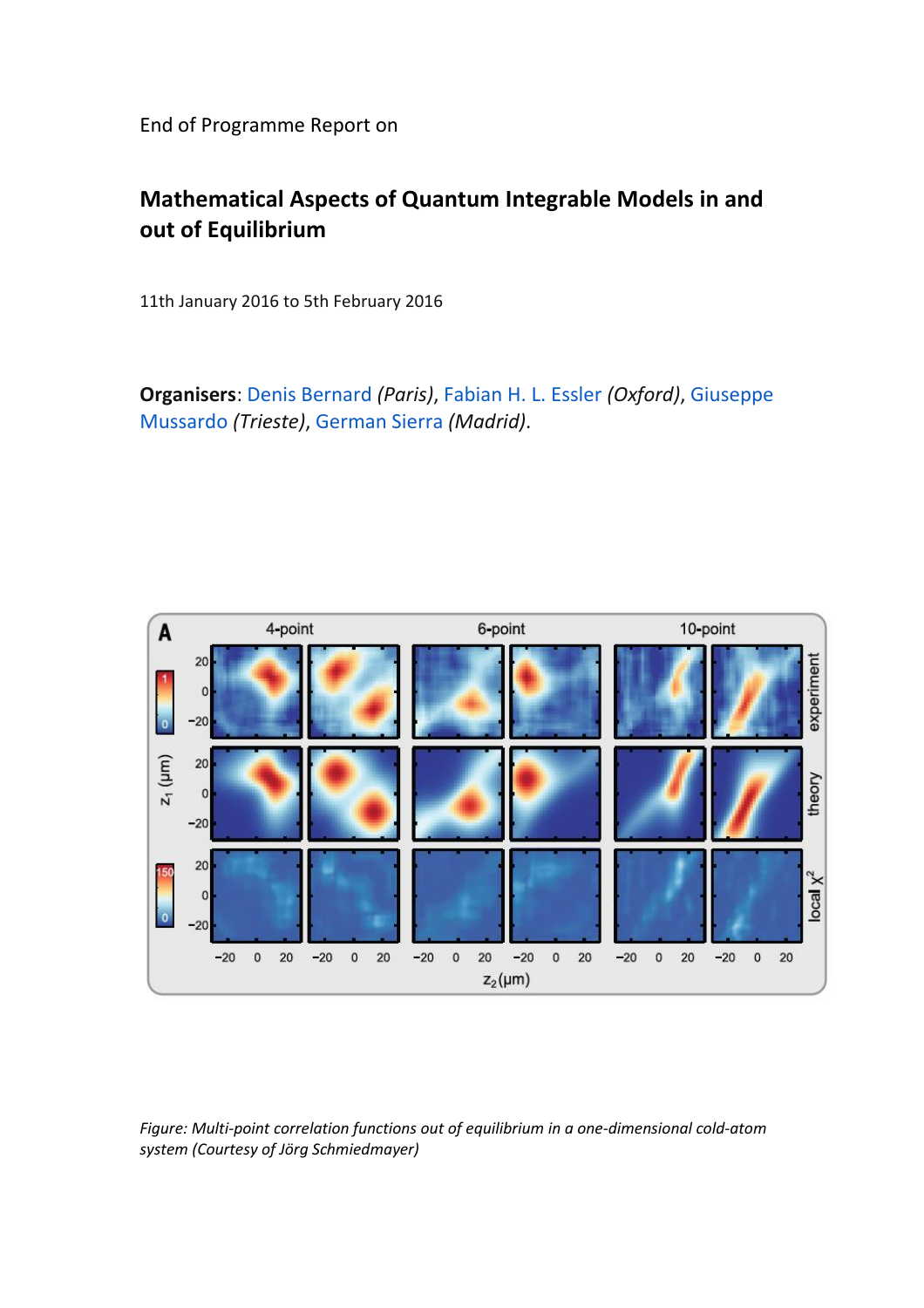Quantum Theory provides the foundation of our understanding of Physics on the (sub) atomic level. While its basic laws are well understood, many key applications face an enormous computational complexity due to the huge number ( $\approx 10^{23}$ ) of strongly interacting particles involved. *Quantum integrable models* (QIM) are a particular class of theories, which allow for exact solutions of such problems.

Quantum Integrable Models (QIM) are special, they have long had important applications to e.g. the description of magnetism in solids. Recently they have attracted much interest in relation to experiments on trapped, ultra-cold atomic gases. These are experimentally highly tuneable, and afford the observation of the quantum mechanical time evolution after the atoms have been driven out of their equilibrium configuration. Importantly, the atomic clouds remain to a high degree isolated from their environments for long times. This finally permits the study of fundamental questions, first posed in the early days of Quantum Theory, such as how statistical descriptions of macroscopic systems emerge out of the basic laws of Quantum Theory.

The aim of the programme was to advance QIM methods to address experimentally relevant questions in both equilibrium and non-equilibrium settings. The programme brought together theoretical physicists, mathematicians, and cold atom experimentalists to discuss issues including:

- *Non-equilibrium time evolution in QIM vs generic system.* Constants of motion in QIM constrain their dynamics, and lead to different statistical descriptions at late times. Progress was made on identifying which conservation laws most influence local properties, and how to construct statistical ensembles describing steady state properties. The characterization of these ensembles by existing experimental techniques was discussed, as were methods for accessing the out-of-equilibrium behaviour of weakly perturbed integrable systems.
- *Return amplitudes.* The probability amplitude for a finite quantum system to return to its initial state after a time *t* has interesting properties. In particular, it can exhibit non-analyticities that show a surprising degree of robustness with respect to changing system parameters. Initiatives to better understand the nature of these features were initiated.
- *Mathematical aspects of QIM.* Much of the recent progress in applying QIMs to experimentally relevant questions was based on the *Bethe ansatz*. To generalize these results to related problems, other methods are required. The separations of variables approach was identified as a promising candidate, and avenues for developing it further were identified.
- *Properties of entanglement entropies.* Discussions centred on how entanglement can be used to characterize the spreading of correlations, and on using tensor network methods to study relaxation in generic and integrable systems after quantum quenches.
- *Quantum Transport.* The crossover from ballistic to diffusive behaviour, nonequilibrium steady state properties of externally driven and inhomogeneous, quenched systems, and the shape of flow profiles in out-of-equilibrium systems were discussed in detail. Connections with the important problem of many-body localization were addressed.